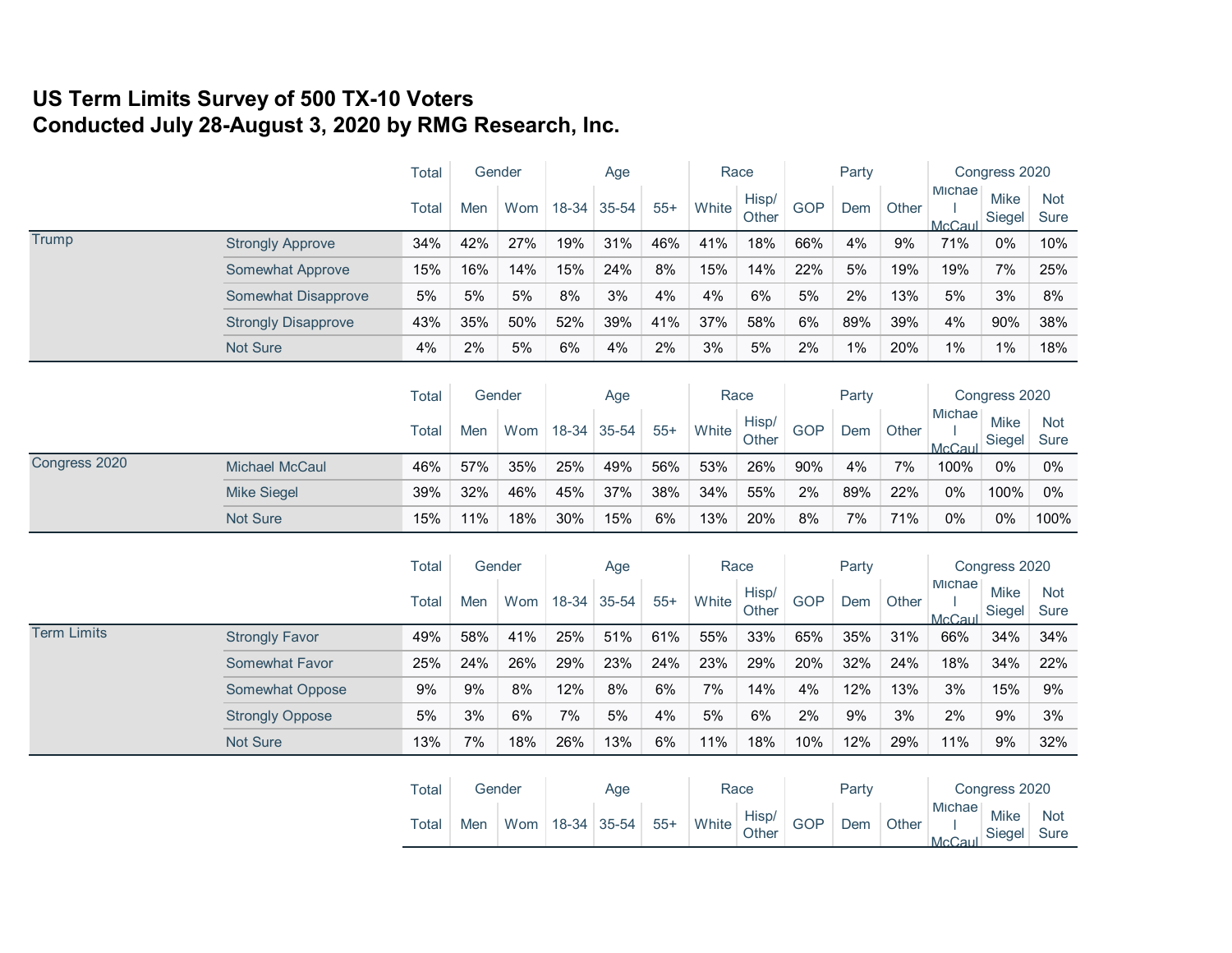| $3$ vs. $6$                     | 3 Terms               | 71%          | 67%    | 74%    | 71%   | 68%   | 72%   | 71%   | 69%            | 72%        | 68%           | 72%   | 71%              | 66%                   | 82%                       |
|---------------------------------|-----------------------|--------------|--------|--------|-------|-------|-------|-------|----------------|------------|---------------|-------|------------------|-----------------------|---------------------------|
|                                 | 6 Terms               | 20%          | 22%    | 18%    | 21%   | 25%   | 17%   | 20%   | 20%            | 21%        | 20%           | 16%   | 22%              | 21%                   | 12%                       |
|                                 | Not Sure              | 9%           | 10%    | 8%     | 7%    | 7%    | 11%   | 8%    | 11%            | 6%         | 12%           | 12%   | 7%               | 13%                   | 6%                        |
|                                 |                       | Total        | Gender |        |       | Age   |       | Race  |                |            | Party         |       |                  | Congress 2020         |                           |
|                                 |                       | Total        | Men    | Wom    | 18-34 | 35-54 | $55+$ | White | Hisp/<br>Other | <b>GOP</b> | Dem           | Other | Michae<br>McCaul | Mike<br>Siegel        | <b>Not</b><br><b>Sure</b> |
| McCaul Supports Term Limits Yes |                       | 10%          | 12%    | 8%     | 10%   | 11%   | 9%    | 9%    | 11%            | 13%        | 7%            | 4%    | 15%              | 8%                    | 1%                        |
|                                 | <b>No</b>             | 11%          | 11%    | 11%    | 20%   | 7%    | 9%    | 9%    | 15%            | 5%         | 20%           | 6%    | 4%               | 20%                   | 7%                        |
|                                 | Not Sure              | 79%          | 77%    | 81%    | 70%   | 82%   | 82%   | 81%   | 74%            | 82%        | 73%           | 90%   | 81%              | 72%                   | 92%                       |
|                                 |                       | Total        |        | Gender |       | Age   |       |       | Race           |            | Party         |       |                  | Congress 2020         |                           |
|                                 |                       | <b>Total</b> | Men    | Wom    | 18-34 | 35-54 | $55+$ | White | Hisp/<br>Other | <b>GOP</b> | Dem           | Other | Michae<br>McCaul | Mike<br>Siegel        | <b>Not</b><br>Sure        |
| Trump                           | <b>Very Favorable</b> | 34%          | 44%    | 26%    | 21%   | 29%   | 47%   | 41%   | 17%            | 65%        | 5%            | 7%    | 70%              | 2%                    | 12%                       |
|                                 | Somewhat Favorable    | 15%          | 16%    | 15%    | 14%   | 23%   | 10%   | 15%   | 14%            | 22%        | 4%            | 23%   | 21%              | 5%                    | 24%                       |
|                                 | Somewhat Unfavorable  | 5%           | 4%     | 6%     | 9%    | 5%    | 3%    | 5%    | 4%             | 6%         | 2%            | 13%   | 5%               | 3%                    | 12%                       |
|                                 | Very Unfavorable      | 43%          | 34%    | 50%    | 51%   | 41%   | 39%   | 37%   | 59%            | 6%         | 88%           | 42%   | 4%               | 90%                   | 40%                       |
|                                 | Not Sure              | 3%           | 2%     | 3%     | 6%    | 3%    | 1%    | 1%    | 6%             | 1%         | 1%            | 16%   | 1%               | 1%                    | 13%                       |
|                                 |                       | Total        |        | Gender | Age   |       | Race  |       | Party          |            | Congress 2020 |       |                  |                       |                           |
|                                 |                       | Total        | Men    | Wom    | 18-34 | 35-54 | $55+$ | White | Hisp/<br>Other | <b>GOP</b> | Dem           | Other | Michae<br>McCaul | <b>Mike</b><br>Siegel | <b>Not</b><br>Sure        |
| <b>Biden</b>                    | <b>Very Favorable</b> | 17%          | 14%    | 21%    | 7%    | 16%   | 25%   | 14%   | 25%            | $1\%$      | 40%           | 8%    | 1%               | 41%                   | 6%                        |
|                                 | Somewhat Favorable    | 24%          | 23%    | 26%    | 39%   | 22%   | 17%   | 21%   | 32%            | 8%         | 42%           | 29%   | 6%               | 44%                   | 27%                       |
|                                 | Somewhat Unfavorable  | 12%          | 14%    | 11%    | 22%   | 9%    | 9%    | 12%   | 12%            | 14%        | 9%            | 15%   | 12%              | 11%                   | 17%                       |
|                                 | Very Unfavorable      | 41%          | 48%    | 35%    | 28%   | 43%   | 48%   | 48%   | 25%            | 76%        | 5%            | 23%   | 80%              | 1%                    | 30%                       |
|                                 | Not Sure              | 5%           | 1%     | 8%     | 5%    | 10%   | $1\%$ | 5%    | 5%             | 1%         | 4%            | 24%   | 1%               | 3%                    | 20%                       |
|                                 |                       | Total        | Gender |        |       | Age   |       | Race  |                |            | Party         |       | Congress 2020    |                       |                           |